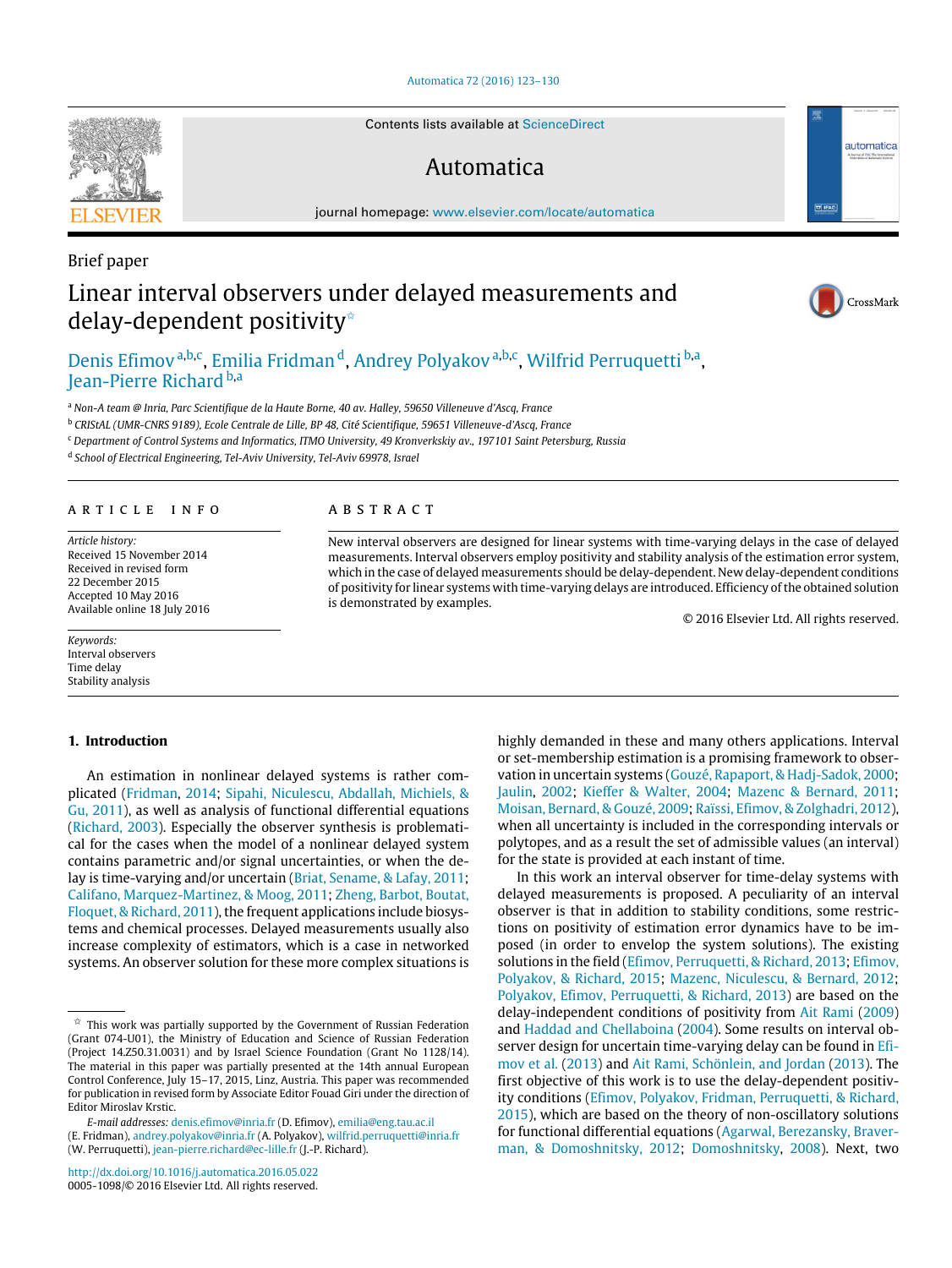interval observers are designed for linear systems with delayed measurements (with time-varying delays) in the case of observable and detectable systems (with respect to [\(Efimov](#page-6-9) [et al.,](#page-6-9) [2015\)](#page-6-9) [t](#page-2-0)he present work contains new result, [Theorem 12,](#page-5-0) relaxed [As](#page-2-0)[sumption 1,](#page-2-0) and new examples). Efficiency of the obtained interval observers is demonstrated on a benchmark example from [Mazenc](#page-7-13) [et al.](#page-7-13) [\(2012\)](#page-7-13) and a delayed nonlinear pendulum.

The paper is organized as follows. Some preliminaries and notation are given in Section [2.](#page-1-0) The delay-dependent positivity conditions are presented in Section [3.](#page-1-1) The interval observer design is performed for a class of linear time-delay systems (or a class of nonlinear systems in the output canonical form) with delayed measurements in Section [4.](#page-2-1) Examples of numerical simulation are presented in Section [5.](#page-5-1)

### <span id="page-1-0"></span>**2. Preliminaries**

#### *2.1. Notation*

- R is the Euclidean space ( $\mathbb{R}_+ = \{ \tau \in \mathbb{R} : \tau \geq 0 \}$ ),  $\mathcal{C}_\tau^n =$  $C([-\tau, 0], \mathbb{R}^n)$  is the set of continuous maps from  $[-\tau, 0]$  into  $\mathbb{R}^n$  for  $n \geq 1$ ;  $\mathcal{C}_{\tau+}^n = \{ y \in \mathcal{C}_{\tau}^n : y(s) \in \mathbb{R}_+^n, s \in [-\tau, 0] \};$
- $x_t$  is an element of  $C_\tau^n$  defined as  $x_t(s) = x(t + s)$  for all  $s \in [-\tau, 0]$ ;
- |*x*| denotes the absolute value of  $x \in \mathbb{R}$ ,  $||x||_2$  is the Euclidean norm of a vector  $x \in \mathbb{R}^n$ ,  $\|\varphi\| = \sup_{t \in [-\tau, 0]} \|\varphi(t)\|_2$  for  $\varphi \in \mathcal{C}_{\tau}^n$ ;
- for a measurable and locally essentially bounded input *u* :  $\mathbb{R}_+ \to \mathbb{R}^p$  the symbol  $||u||_{[t_0,t_1)}$  denotes its  $L_\infty$  norm  $||u||_{[t_0,t_1)} =$ *ess* sup{ $||u(t)||_2$ ,  $t \in [t_0, t_1)$ , the set of all such inputs  $u \in \mathbb{R}^p$ with the property  $||u||_{[0,+\infty)} < \infty$  will be denoted as  $\mathcal{L}_{\infty}^p$ ;
- for a matrix  $A \in \mathbb{R}^{n \times n}$  the vector of its eigenvalues is denoted as λ(*A*);
- $I_n$  and  $O_{n \times m}$  denote the identity and zero matrices of dimensions  $n \times n$  and  $n \times m$ , respectively;
- *a R b* corresponds to an elementwise relation  $\mathcal{R} \in \{<,>,\leq,\leq\}$  $\}$  (*a* and *b* are vectors or matrices): for example  $a < b$  (vectors) means  $\forall i : a_i < b_i$ ; for  $\phi, \phi \in \mathcal{C}_{\tau}$  the relation  $\phi \mathcal{R} \varphi$  has to be understood elementwise for whole domain of definition of the functions, *i.e.*  $\phi(s) \mathcal{R} \varphi(s)$  for all  $s \in [-\tau, 0]$ ;
- for a symmetric matrix  $\gamma$ , the relation  $\gamma \prec 0$  ( $\gamma \preceq 0$ ) means that the matrix is negative (semi) definite.

#### *2.2. Delay-independent conditions of positivity*

Consider a time-invariant linear system with time-varying delay:

$$
\dot{x}(t) = A_0 x(t) - A_1 x(t - \tau(t)) + b(t), \quad t \ge 0,
$$
  
\n
$$
x(\theta) = \phi(\theta) \quad \text{for } -\overline{\tau} \le \theta \le 0, \ \phi \in \mathcal{C}_\tau^n,
$$
\n(1)

where  $x(t) \in \mathbb{R}^n$ ,  $x_t \in \mathcal{C}^n_{\overline{\tau}}$  is the state function;  $\tau : \mathbb{R}_+ \to [-\overline{\tau}, 0]$ is the time-varying delay, a Lebesgue measurable function of time,  $\overline{\tau}\in\mathbb{R}_+$  is the maximum delay;  $b\in\mathcal{L}_{\infty}^n$  is the input; the constant matrices  $A_0$  and  $A_1$  have appropriate dimensions. The matrix  $A_0$  is called Metzler if all its off-diagonal elements are nonnegative. The system [\(1\)](#page-1-2) is called *positive* if for  $x_0 \ge 0$  it has the corresponding solution *x*(*t*)  $\geq$  0 for all *t*  $\geq$  0.

<span id="page-1-7"></span>**Lemma 1** (*[Ait](#page-6-6) [Rami,](#page-6-6) [2009](#page-6-6) and [Haddad](#page-6-7) [&](#page-6-7) [Chellaboina,](#page-6-7) [2004](#page-6-7)*)**.** *The system* [\(1\)](#page-1-2) *is positive iff*  $A_0$  *is Metzler,*  $A_1 \leq 0$  *and*  $b(t) \geq 0$  *for all*  $t \geq 0$ . A positive system [\(1\)](#page-1-2) is asymptotically stable for  $b(t) \equiv 0$  for  $all\ \overline{\tau}\in\mathbb{R}_+$  *iff there are*  $p,\,q\in\mathbb{R}_+^n$  $(p>0$  *and*  $q>0)$  *such that* 

 $p^{\text{T}}[A_0 - A_1] + q^{\text{T}} = 0.$ 

Under conditions of the above lemma the system has bounded solutions for  $b \in \mathcal{L}_{\infty}^n$ . Note that for linear time-invariant systems

the conditions of positive invariance of polyhedral sets have been similarly given in [Dambrine,](#page-6-12) [Richard,](#page-6-12) [and](#page-6-12) [Borne](#page-6-12) [\(1995\)](#page-6-12), as well as conditions of asymptotic stability in the nonlinear case have been considered in [Borne,](#page-6-13) [Dambrine,](#page-6-13) [Perruquetti,](#page-6-13) [and](#page-6-13) [Richard](#page-6-13) [\(2003\)](#page-6-13) and [Dambrine](#page-6-14) [and](#page-6-14) [Richard](#page-6-14) [\(1993,](#page-6-14) [1994\).](#page-6-15)

# <span id="page-1-1"></span>**3. Delay-dependent conditions of positivity**

Consider a scalar time-varying linear system with time-varying delays [\(Agarwal](#page-6-10) [et al.,](#page-6-10) [2012\)](#page-6-10):

$$
\dot{x}(t) = a_0(t)x[g(t)] - a_1(t)x[h(t)] + b(t),
$$
\n(2)

<span id="page-1-4"></span><span id="page-1-3"></span>
$$
x(\theta) = 0 \quad \text{for } \theta < 0, \ x(0) \in \mathbb{R}, \tag{3}
$$

where  $a_0 \in \mathcal{L}_{\infty}, a_1 \in \mathcal{L}_{\infty}, b \in \mathcal{L}_{\infty}, h(t) - t \in \mathcal{L}_{\infty}, g(t) - t \in \mathcal{L}_{\infty}$ and  $h(t) \leq t$ ,  $g(t) \leq t$  for all  $t \geq 0$ . For the system [\(2\)](#page-1-3) the initial condition in  $(3)$  is, in general, not a continuous function (if  $x(0) \neq 0$ ).

The following result proposes delay-independent positivity conditions.

<span id="page-1-5"></span>**Lemma 2** (*[Agarwal](#page-6-10) [et al.,](#page-6-10) [2012,](#page-6-10) Corollary 15.7*). *Let*  $h(t) \leq g(t)$  *and*  $0 \le a_1(t) \le a_0(t)$  for all  $t \ge 0$ . If  $x(0) \ge 0$  and  $b(t) \ge 0$  for all  $t \geq 0$ *, then the corresponding solution of* [\(2\)](#page-1-3), [\(3\)](#page-1-4)  $x(t) \geq 0$  *for all*  $t \geq 0$ .

Recall that in this case positivity is guaranteed for ''discontinuous'' initial conditions. The peculiarity of the condition  $0 \leq a_1(t) \leq$  $a<sub>0</sub>(t)$  is that it may correspond to an unstable system [\(2\).](#page-1-3) In order to overcome this issue, delay-dependent conditions can be introduced.

<span id="page-1-6"></span>**Lemma 3** (*[Agarwal](#page-6-10) [et al.,](#page-6-10) [2012,](#page-6-10) Corollary 15.9)*. *Let*  $h(t) \leq g(t)$  *and*  $0 \leq \frac{1}{e} a_0(t) \leq a_1(t)$  for all  $t \geq 0$  with

$$
\sup_{t\in\mathbb{R}_+}\int_{h(t)}^t \left[a_1(\xi)-\frac{1}{e}a_0(\xi)\right]d\xi < \frac{1}{e},
$$

*where e* =  $\exp(1)$ *. If*  $x(0) > 0$  *and*  $b(t) > 0$  *for all*  $t > 0$ *, then*  $x(t) \ge 0$  *for all t*  $\ge 0$  *in* [\(2\)](#page-1-3), [\(3\)](#page-1-4)*.* 

These lemmas describe positivity conditions for the system [\(2\),](#page-1-3)  $(3)$ , which is more complex than  $(1)$ , but scalar, they can also be extended to the *n*-dimensional system [\(1\).](#page-1-2)

**Corollary 4.** *The system* [\(1\)](#page-1-2) *with*  $b(t) \ge 0$  *for all*  $t \ge 0$  *and initial conditions*

<span id="page-1-2"></span>
$$
x(\theta) = 0 \quad \text{for } -\overline{\tau} \le \theta < 0, \ x(0) \in \mathbb{R}_+^n,
$$
\nis positive if  $-A_1$  is Metzler,  $A_0 \ge 0$ , and

\n
$$
0 \le (A_0)_{i,i} \le e(A_1)_{i,i} < (A_0)_{i,i} + \overline{\tau}^{-1}
$$
\nfor all  $i = 1, \ldots, n$ .

From these corollaries it is easy to conclude that the delaydependent case studied in [Lemmas 2](#page-1-5) and [3](#page-1-6) is crucially different from the delay-independent positivity conditions given first in [Lemma 1,](#page-1-7) where in the scalar case the restriction  $a_1 < 0$  implies positivity of [\(1\)](#page-1-2) and the condition  $a_0 < a_1$  according to [Lemma 1](#page-1-7) ensures stability for any  $\overline{\tau}$ . These results do not contradict to Remark 3.1 of [Haddad](#page-6-7) [and](#page-6-7) [Chellaboina](#page-6-7) [\(2004\)](#page-6-7), since  $x(\theta) \neq 0$  for  $\tau \leq \theta$  < 0 there. A graphical illustration of different delayindependent conditions (positivity from [Lemmas 1](#page-1-7) and [2\)](#page-1-5) and delay-dependent ones (from [Lemma 3,](#page-1-6) the stability conditions are also satisfied in this case) for the system  $(2)$  is given in [Fig. 1](#page-2-2) in the plane  $(a_0, a_1)$ . It is worth stressing that an extension of the positivity domain in [Lemma 3](#page-1-6) is also achieved due to restrictions imposed on initial conditions in [\(3\).](#page-1-4)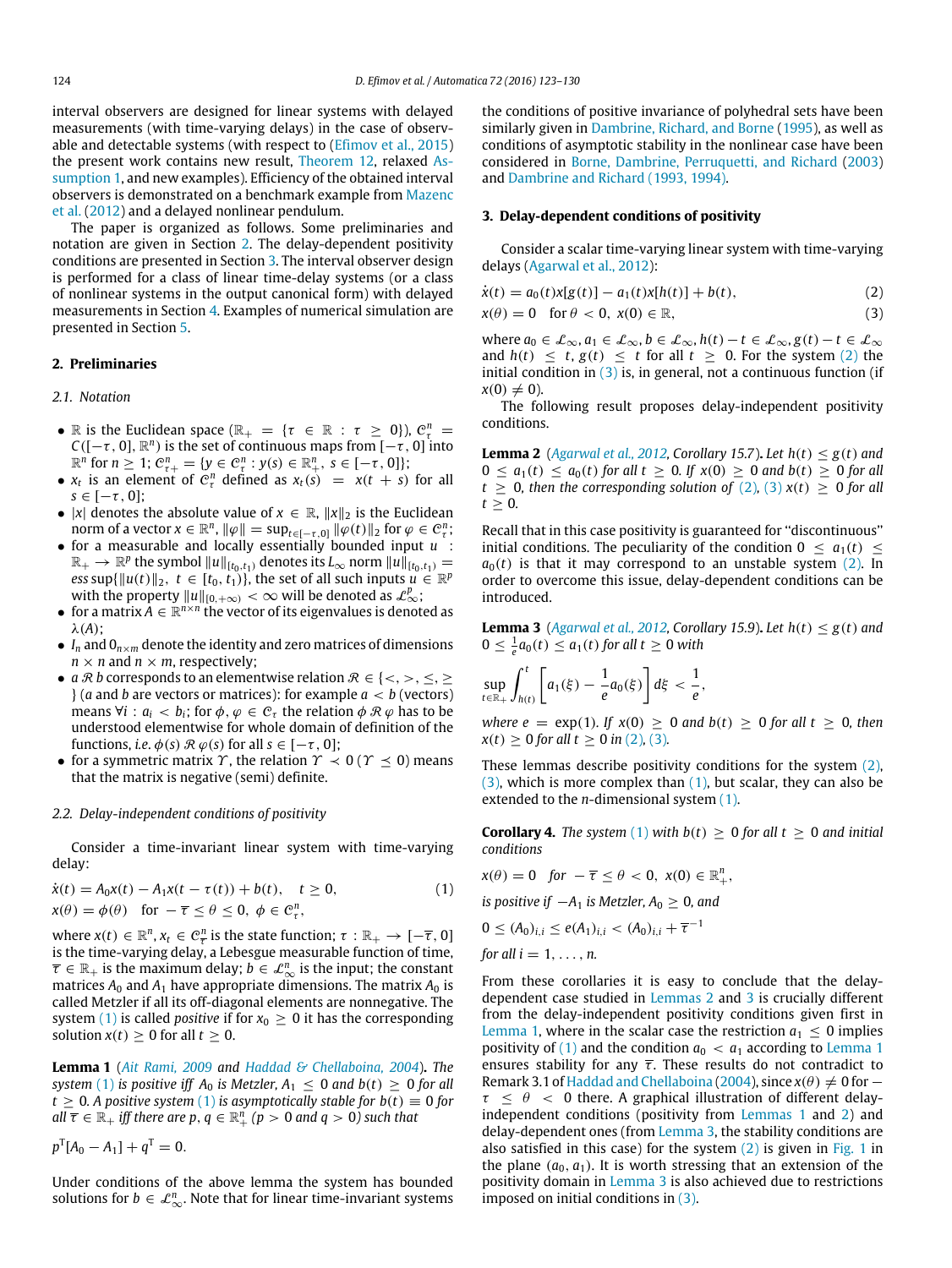<span id="page-2-2"></span>

Fig. 1. Different positivity conditions for [\(2\).](#page-1-3)

In order to use the results of [Lemmas 2](#page-1-5) and [3](#page-1-6) it is necessary to pass from discontinuous initial conditions in  $(3)$  to continuous ones usually studied [\(Sipahi](#page-7-5) [et al.,](#page-7-5) [2011\)](#page-7-5). Further, in this section we will be interested in the case

$$
a_0(t) = a_0
$$
,  $a_1(t) = a_1$ ,  $t - \overline{\tau} \leq h(t) \leq t$ ,  $g(t) = t$ , (4)  
where  $\overline{\tau} > 0$  is maximum delay. Now let us extend the initial  
condition (3) with a continuous one (note that all developments  
above can be easily adopted for piecewise continuous initial  
conditions, such a reformulation is omitted for simplicity):

$$
x(\theta) = \phi(\theta) \quad \text{for } \theta \in [-\overline{\tau}, 0], \ \phi \in \mathcal{C}_{\overline{\tau}}
$$
 (5)

and consider the conditions providing delay-dependent positivity for  $(2)$ ,  $(4)$ ,  $(5)$ .

**Remark 5.** As mentioned in [Liu](#page-7-15) [and](#page-7-15) [Fridman](#page-7-15) [\(2014\)](#page-7-15), the first delay interval  $0 \le t \le \overline{\tau}$  is important for delay-dependent conditions giving solution bounds (and not just stability conditions).

<span id="page-2-6"></span>**Proposition 6.** Let  $0 \le a_0 \le ea_1 < a_0 + \overline{\tau}^{-1}$ . If  $x(0) \ge 0$ ,  $b(t) \ge 0$ *for all*  $t \geq 0$  *and* 

*b*(*t*) ≥ *a*<sub>1</sub> $\phi$ [*h*(*t*)] ∀*t* ∈ {0 ≤ *t* ≤  $\bar{\tau}$  : *h*(*t*) < 0},

*then the corresponding solution of* [\(2\)](#page-1-3)*,* [\(4\)](#page-2-3)*,* [\(5\)](#page-2-4) *satisfies*  $x(t) \ge 0$  *for all*  $t > 0$ *.* 

**Proof.** Consider the following system

$$
\dot{z}(t) = a_0 z(t) - a_1 z[h(t)] + b(t) + \varphi(t),
$$
  
\n
$$
z(\theta) = 0 \quad \text{for } \theta \in [-\overline{\tau}, 0), \qquad z(0) = \phi(0),
$$
  
\n
$$
\varphi(t) = \begin{cases}\n-a_1 \phi[h(t)] & \text{if } h(t) < 0, \\
0 & \text{otherwise,} \n\end{cases}
$$

which is of the form  $(2)$ ,  $(4)$ ,  $(3)$  with  $z(0) = \phi(0)$  and  $b(t)+\phi(t) \ge$ 0 for all *t* ≥ 0 by the conditions. Since all conditions of [Lemma 3](#page-1-6) are satisfied, then  $z(t) \geq 0$  for all  $t \geq 0$ . From another side, it is easy to check that the solution of  $(2)$ ,  $(4)$ ,  $(5)$   $x(t) = z(t)$  for all  $t \geq 0$ .

The following extension for *n*-dimensional system [\(1\)](#page-1-2) can be obtained.

**Corollary 7.** *The system* [\(1\)](#page-1-2) *with*  $b(t) \ge 0$  *for all*  $t \ge 0$ ,  $x(0) \in \mathbb{R}^n_+$ *, with a Metzler matrix*  $-A_1$ ,  $A_0 \ge 0$  *and*  $0 \le (A_0)_{i,i} \le e(A_1)_{i,i}$  $(A_0)_{i,i}$  +  $\overline{\tau}^{-1}$  for all  $i = 1, \ldots, n$ , has the corresponding solution  $x(t) \geq 0$  for all  $t \geq 0$  provided that

 $b(t) \ge A_1 \phi(t - \tau(t))$   $\forall t \in [0, \overline{\tau}].$ 

Let us show how these conditions can be used for the design of interval observers.

# <span id="page-2-1"></span>**4. Interval observer design under delayed measurements**

In this section a useful inequality for interval analysis and a statement of the problem are given. Next, a motivating benchmark example from [Mazenc](#page-7-13) [et al.\(2012\)](#page-7-13) is investigated, using the results of the previous section, in order to clarify the main idea. Finally, a delay-dependent approach for an interval observer design is presented.

# *4.1. Interval bounds*

Given a matrix  $A \in \mathbb{R}^{m \times n}$  define  $A^+ = \max\{0, A\}$ ,  $A^- = A^+ - A$ and  $|A| = A^+ + A^-$ . Let  $x \in \mathbb{R}^n$  be a vector variable,  $x \le x \le \bar{x}$  for some  $\underline{x}$ ,  $\overline{x} \in \mathbb{R}^n$ , and  $A \in \mathbb{R}^{m \times n}$  be a constant matrix, then [\(Efimov,](#page-6-16) [Fridman,](#page-6-16) [Raïssi,](#page-6-16) [Zolghadri,](#page-6-16) [&](#page-6-16) [Seydou,](#page-6-16) [2012\)](#page-6-16)

$$
A^{+}\underline{x} - A^{-}\overline{x} \leq Ax \leq A^{+}\overline{x} - A^{-}\underline{x}.\tag{6}
$$

#### *4.2. Problem statement*

<span id="page-2-7"></span><span id="page-2-5"></span>Consider a linear system with a time-varying delay:

<span id="page-2-3"></span>
$$
\dot{x}(t) = A_0 x(t) + A_1 x[h(t)] + b(t),
$$
  
\n
$$
y(t) = Cx[h(t)] + v(t),
$$
\n(7)

<span id="page-2-4"></span>where  $x(t) \in \mathbb{R}^n$ ,  $t - \overline{\tau} \leq h(t) \leq t$  is a known time-varying delay  $(t-h(t) \in \mathcal{L}_{\infty})$ ,  $\overline{\tau} > 0$  is maximum delay,  $x_0 \in \mathcal{C}_{\overline{\tau}}^n$ ,  $y(t) \in \mathbb{R}^p$  is the system output available for measurements with the noise  $v \in \mathcal{L}_{\infty}^p$ ; *b* ∈  $\mathcal{L}_{\infty}^n$  is the system input; the constant matrices  $A_0$ ,  $A_1$  and *C* have appropriate dimensions. It is assumed that for given *b* and *h* the system has a unique solution defined at least locally. In the state and the output equations of  $(7)$  the same delay is used, that corresponds to a delay-free system with delayed measurements, for example, or a system closed by an output-based feedback. The input *b*(*t*) can be a function of control, and it can also contain a delay.

**Remark 8.** Note that the results to be obtained for [\(7\)](#page-2-5) can be easily extended to the case with multiple delays:

$$
\dot{x}(t) = A_0 x(t) + \sum_{i=1}^{q} A_i x[h_i(t)] + b(t),
$$
  
\n
$$
y(t) = Cx[h_1(t)] + v(t),
$$

provided that  $h_i(t) = t - \tau_i(t)$  and  $h_i(t) \leq h_1(t)$  for all  $t > 0$  (in this case an output injection  $y[t - \tau_i(t) + \tau_1(t)] = Cx[h_i(t)] + v[t \tau_i(t) + \tau_1(t)$  can be used in observer). A compact form [\(7\)](#page-2-5) is used in the paper for brevity of presentation.

<span id="page-2-0"></span>**Assumption 1.** There exist known functions  $\underline{x}_0$ ,  $\overline{x}_0 \in \mathcal{C}_{\overline{x}}^n$  such that  $\underline{x}_0(\theta) \leq x_0(\theta) \leq \overline{x}_0(\theta)$  for all  $\theta \in [-\overline{\tau}, 0]$ .

The assumption about a known set  $[\underline{x}_0, \overline{x}_0]$  for the initial conditions  $x<sub>0</sub>$  is standard for the interval or set-membership estimation theory [\(Efimov](#page-6-4) [et al.,](#page-6-4) [2013;](#page-6-4) [Gouzé](#page-6-3) [et al.,](#page-6-3) [2000;](#page-6-3) [Jaulin,](#page-7-8) [2002;](#page-7-8) [Kieffer](#page-7-9) [&](#page-7-9) [Walter,](#page-7-9) [2004;](#page-7-9) [Moisan](#page-7-11) [et al.,](#page-7-11) [2009\)](#page-7-11). We will assume that the values of matrices  $A_0$ ,  $A_1$  and  $C$  are known and the instant values of the signals  $b(t)$  and  $v(t)$  are unavailable.

<span id="page-2-8"></span>**Assumption 2.** There exist known signals  $\underline{b}, \overline{b} \in \mathcal{L}_{\infty}^n$  and  $\underline{v}, \overline{v} \in$  $\mathcal{L}_{\infty}^{p}$  such that  $\underline{b}(t) \leq \overline{b}(t) \leq \overline{b}(t)$  and  $\underline{v}(t) \leq v(t) \leq \overline{v}(t)$  for all  $t > 0$ .

Therefore, the uncertain inputs  $b(t)$ ,  $h(t)$  and  $v(t)$  in [\(7\)](#page-2-5) belong to known intervals  $[b(t), b(t)]$ ,  $[t - \overline{\tau}, t]$  and  $[v(t), \overline{v}(t)]$  respectively for all  $t > 0$ .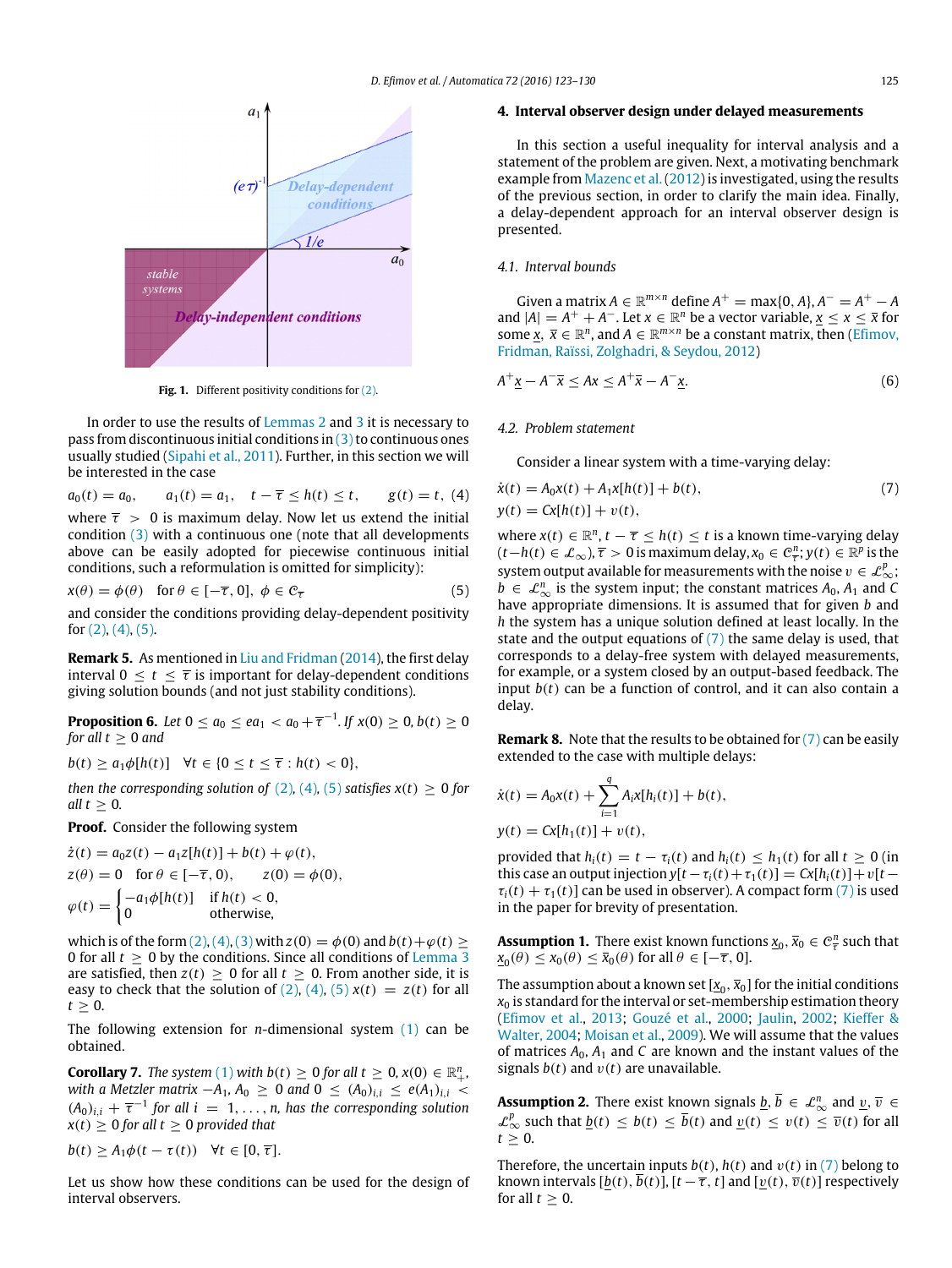It is required to design an interval observer,

$$
\dot{\xi}(t) = F[\xi_t, \underline{b}(t), \overline{b}(t), \underline{v}(t), \overline{v}(t), y(t)], \quad \xi_t \in \mathcal{C}_{\overline{\tau}}^s,
$$

 $\underline{x}(t) = \underline{G}[\xi_t, \underline{b}(t), \overline{b}(t), \underline{v}(t), \overline{v}(t), y(t)],$ 

 $\overline{x}(t) = \overline{G}[\xi_t, b(t), \overline{b}(t), v(t), \overline{v}(t), y(t)],$ 

such that  $\underline{x}(t) \leq x(t) \leq \overline{x}(t)$  for all  $t > 0$  provided that  $\underline{x}_0 \leq x_0 \leq$ *x*0, and *x*−*x*, *x*−*x* ∈ L*<sup>n</sup>* <sup>∞</sup>, *s* > 0. A similar problem has been studied in [Mazenc](#page-7-13) [et al.](#page-7-13) [\(2012\)](#page-7-13) but for constant delays.

#### *4.3. Motivating example*

Consider a motivating example introduced in [Mazenc](#page-7-13) [et al.](#page-7-13)  $(2012)$ , where the problem of a [1](#page-3-0)-framer<sup>1</sup> design has been posed for a scalar system

$$
\dot{x}(t) = -x(t - \tau) \tag{8}
$$

with initial condition  $x_0 \in \mathcal{C}_{\tau}$ . This system is globally asymptotically stable if  $\tau < \frac{\pi}{2}$ . It has been proven in [Mazenc](#page-7-13) [et al.](#page-7-13) [\(2012\)](#page-7-13) (Proposition 3.2) that this system has no 1-framer of the form

$$
F(\xi_t) = F_1 \xi(t) + F_2 \xi(t - \tau),
$$

$$
\underline{G}(\xi_t) = H_1 \xi(t), \qquad \overline{G}(\xi_t) = H_2 \xi(t), \tag{9}
$$

where  $\xi_t \in \mathcal{C}^s_{\overline{\tau}}$  for any  $s \geq 1$  and  $F_i$ ,  $H_i$  ( $i = 1, 2$ ) are matrices of appropriate dimensions.

Applying the result of [Proposition 6,](#page-2-6) the system [\(8\)](#page-3-1) has positive solutions for a discontinuous initial condition  $(3)$  with  $x(0) \ge 0$  if  $\tau < \frac{1}{e}$ . Actually in this case it has a non-oscillating solution which *e*  $\sim$   $\frac{1}{e}$ , receasily an end case it has a non-oscillating solation which does it is asymptotically converging to zero (since  $\frac{1}{e} < \frac{\pi}{2}$ ), and which does not cross the zero level for all  $t \in \mathbb{R}_+$ . Furth [Proposition 6,](#page-2-6) we can design a 1-framer for  $(8)$  having the form  $(9)$ for  $t > \tau$ .

<span id="page-3-11"></span>**Claim 9.** For the system [\(8\)](#page-3-1) with any initial condition  $x_0 \in C_\tau$  and  $\tau \, < \, \frac{1}{e}$ , the system

$$
\begin{aligned}\n\dot{\underline{x}}(t) &= -\underline{x}(t-\tau) - \delta(\|\overline{x}_0 - \underline{x}_0\|), \\
\dot{\overline{x}}(t) &= -\overline{x}(t-\tau) + \delta(\|\overline{x}_0 - \underline{x}_0\|), \\
\delta(s) &= \begin{cases}\ns & \text{if } t \leq \tau, \\
0 & \text{otherwise}\n\end{cases}\n\end{aligned}
$$

*is a* 1*-framer,* i.e.  $x(t) \leq x(t) \leq \overline{x}(t)$  *for all t* > 0*, provided that*  $x_0 \le x_0 \le \bar{x}_0, x_0, \bar{x}_0 \in \mathcal{C}_{\tau}$ , and  $\underline{x}, \bar{x} \in \mathcal{L}_{\infty}^n$ .

**Proof.** Introducing the interval estimation errors  $e = x - x$  and  $\overline{e} = \overline{x} - x$  we obtain

$$
\begin{aligned} \n\dot{\underline{e}} &= -\underline{e}(t-\tau) + \delta(\|\overline{x}_0 - \underline{x}_0\|), \\ \n\dot{\overline{e}} &= -\overline{e}(t-\tau) + \delta(\|\overline{x}_0 - \overline{x}_0\|) \n\end{aligned}
$$

with  $\underline{e}_0 \geq 0$  and  $\overline{e}_0 \geq 0$ . All conditions of [Proposition 6](#page-2-6) are satisfied for the equations describing the error dynamics with  $\tau < \frac{1}{e}$ , then *e*(*t*) ≥ 0 and  $\overline{e}(t)$  ≥ 0 for all *t* ≥ 0.

Therefore, a 1-framer of a form similar to [\(9\)](#page-3-2) can be designed for [\(8\)](#page-3-1) with a restricted value of delay  $\tau < \frac{1}{e}$  (it differs from [\(9\)](#page-3-2) only on the interval [0,  $\tau$ ]). The results of simulation for this example are given in Section [5.](#page-5-1)

Let us extend this idea of interval observer design to a more generic system [\(7\).](#page-2-5)

# *4.4. Delay-dependent conditions for interval estimation*

The Eq. [\(7\)](#page-2-5) can be rewritten as follows:

 $\dot{x}(t) = A_0 x(t) + (A_1 - LC)x[h(t)] + Ly(t) + b(t) - Lv(t),$ where  $L \in \mathbb{R}^{n \times p}$  is an observer gain to be designed.

<span id="page-3-3"></span>**Assumption 3.** There exist an invertible matrix  $S \in \mathbb{R}^{n \times n}$  and  $L \in \mathbb{R}^{\tilde{n} \times p}$  such that  $S(A_1 - LC)S^{-1} = R_1$ , where  $R_1$  is a Metzler matrix and

$$
R_1 = R_1^{\dagger} + R_1^{\dagger}, \quad R_1^{\dagger} = \text{diag}[-r_{1,1}, \ldots, -r_{1,n}], R_1^{\dagger} \ge 0
$$

with  $R_1^{\dagger}$  $v_1^\prime$  is the diagonal matrix composed by all elements on the main diagonal of  $R_1$ ,  $r_{1,i} > 0$  for all  $i = 1, ..., n$ , and  $R_1^{\lambda}$  is formed by the rest elements of  $R_1$  out of the main diagonal.

The conditions of existence of such matrices *S* and *L* can be found in [Raïssi](#page-7-12) [et al.](#page-7-12) [\(2012\)](#page-7-12), in particular [Assumption 3](#page-3-3) is satisfied if the pair  $(A_1, C)$  is observable, then they can be expressed as a LMI with respect to  $S \in \mathbb{R}^{n \times n}$  and  $W \in \mathbb{R}^{n \times p}$  for a fixed Metzler matrix  $R_1$ :

<span id="page-3-4"></span>
$$
SA_1 - WC = R_1S \tag{10}
$$

<span id="page-3-1"></span>with  $L = S^{-1}W$  (if the matrix  $R_1$  is considered as a variable, then it is a bilinear matrix inequality; for its solution a grid of admissible values of  $R_1$  can be used with posterior resolution of the LMI  $(10)$  for each candidate of  $R_1$ ). Under this assumption in the new coordinates  $z = Sx$  the system  $(7)$  takes the form:

<span id="page-3-5"></span><span id="page-3-2"></span>
$$
\dot{z}(t) = R_0 z(t) + R_1 z[h(t)] + S Ly(t) + \beta(t),
$$
\n(11)

where  $R_0 = S A_0 S^{-1}$  and  $\beta(t) = S[b(t) - Lv(t)]$  is a new additive uncertain input, the initial condition  $z_0 = S x_0 \in \mathcal{C}^n_{\overline{\tau}}$  and

$$
\underline{z}_0\leq z_0\leq \overline{z}_0,
$$

where  $z_0 = S^+ \underline{x}_0 - S^- \overline{x}_0$  and  $\overline{z}_0 = S^+ \overline{x}_0 - S^- \underline{x}_0$  are calculated using [\(6\),](#page-2-7)  $\underline{z}_0$ ,  $\overline{z}_0 \in \mathcal{C}_{\overline{\tau}}^n$ . From [Assumption 2](#page-2-8) and the relations [\(6\)](#page-2-7) we obtain that

$$
\beta(t) \leq \beta(t) \leq \overline{\beta}(t) \quad \forall t \geq 0,
$$

where *β*(*t*) =  $S^+$ <u>*b*</u>(*t*) −  $S^-$ *b*(*t*) − (*SL*)<sup>+</sup>*v*<sub>*v*</sub>(*t*) + (*SL*)<sup>−</sup>*<u>v</u></u>(<i>t*) and  $\overline{\beta}(t) = S^+ \overline{b}(t) - S^- \underline{b}(t) - (SL)^+ \underline{v}(t) + (SL)^- \overline{v}(t)$ . Then the following interval observer can be proposed for the representation  $(11)$ :

<span id="page-3-6"></span>
$$
\underline{\dot{z}}(t) = R_0^+ \underline{z}(t) - R_0^- \overline{z}(t) + R_1 \underline{z}[h(t)] + SLy(t) + \underline{\beta}(t) - \delta,
$$
\n
$$
\dot{\overline{z}}(t) = R_0^+ \overline{z}(t) - R_0^- \underline{z}(t) + R_1 \overline{z}[h(t)] + SLy(t) + \overline{\beta}(t) + \delta,
$$
\n
$$
\delta = [\delta_1, \dots, \delta_n]^T,
$$
\n
$$
\delta_i = \begin{cases} r_{1,i} || \overline{z}_{0,i} - \underline{z}_{0,i} || & \text{if } t \le \overline{\tau} \\ 0 & \text{otherwise,} \end{cases} \quad i = 1, \dots, n
$$
\n
$$
(12)
$$

with initial conditions  $\underline{z}_0$ ,  $\overline{z}_0$  for the variables  $\underline{z}(t)$ ,  $\overline{z}(t)$  respectively. Finally interval estimates for the variable *x*(*t*) can also be obtained using [\(6\):](#page-2-7)

<span id="page-3-7"></span>
$$
\underline{x}(t) = (S^{-1})^+ \underline{z}(t) - (S^{-1})^- \overline{z}(t), \n\overline{x}(t) = (S^{-1})^+ \overline{z}(t) - (S^{-1})^- \underline{z}(t),
$$
\n(13)

which may be conservative, see discussion and improved solutions in [Rapaport](#page-7-16) [and](#page-7-16) [Gouzé](#page-7-16) [\(2003\)](#page-7-16). For all  $i = 1, \ldots, n$  denote  $r_{0,i} = (R_0^+)_{i,i}.$ 

#### <span id="page-3-10"></span>**Proposition 10.** *Let [Assumptions](#page-2-0)* 1–3 *be satisfied and*

$$
r_{0,i} \leq er_{1,i} < r_{0,i} + \overline{\tau}^{-1}
$$
  
for all  $i = 1, \ldots, n$ . Then the relations

$$
\underline{x}(t) \le x(t) \le \overline{x}(t) \quad \forall t \ge 0 \tag{14}
$$

<span id="page-3-8"></span>*hold for the system* [\(7\)](#page-2-5) and the interval observer [\(12\)](#page-3-6), [\(13\)](#page-3-7). If in addition there exist symmetric matrices  $P \in \mathbb{R}^{2n \times 2n}$ ,  $\Sigma \in \mathbb{R}^{2n \times 2n}$ ,  $\mathcal{Z} \in \mathbb{R}^{2n \times 2n}$  and  $\Theta \in \mathbb{R}^{2n \times 2n}$  such that the LMIs

<span id="page-3-9"></span>
$$
\begin{bmatrix}\n\Xi & \Theta \\
\Theta & \Xi\n\end{bmatrix} \succeq 0, \quad P \succ 0, \quad \Sigma \succ 0, \quad \Xi \succ 0, \quad (15)
$$
\n
$$
\begin{bmatrix}\n\Phi_0^T P + P\Phi_0 + \Sigma - \Xi & \Theta & P\Phi_1 + \Xi - \Theta & \overline{\tau}\Phi_0^T \Xi \\
\Theta & -\Sigma - \Xi & \Xi - \Theta & 0_{2n \times 2n} \\
\Phi_1^T P + \Xi - \Theta & \Xi - \Theta & \Theta + \Theta^T - 2\Xi & \overline{\tau}\Phi_1^T \Xi \\
\overline{\tau}\Xi\Phi_0 & 0_{2n \times 2n} & \overline{\tau}\Xi\Phi_1 & -\Xi\n\end{bmatrix} \prec 0,
$$

<span id="page-3-0"></span><sup>1</sup> The definition of a 1-framer can be found in [Mazenc](#page-7-13) [et al.](#page-7-13) [\(2012\)](#page-7-13), roughly speaking it is an interval open-loop estimator independent of *y*(*t*).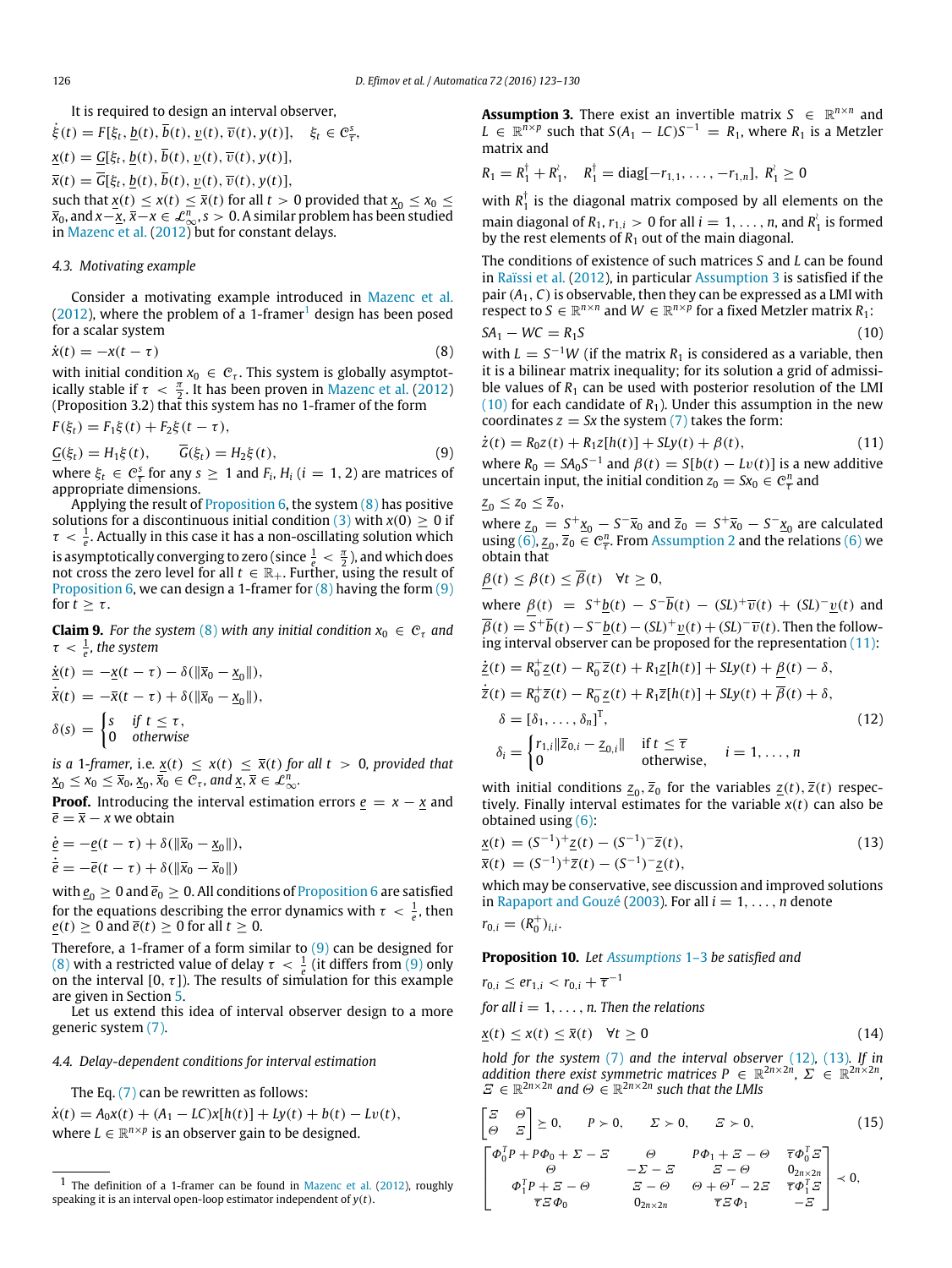*where*

$$
\Phi_0 = \begin{bmatrix} R_0^+ & R_0^- \\ R_0^- & R_0^+ \end{bmatrix}, \qquad \Phi_1 = \begin{bmatrix} R_1 & 0_{n \times n} \\ 0_{n \times n} & R_1 \end{bmatrix},
$$
\nare satisfied, then  $x - \underline{x}, \overline{x} - x \in \mathcal{L}_{\infty}^n$ .

**Proof.** Introduce the interval estimation errors  $e = z - z$  and  $\overline{e} = \overline{z} - z$  for the observer [\(12\)](#page-3-6) and [\(11\):](#page-3-5)

$$
\underline{\dot{e}}(t) = R_0^+ \underline{e}(t) + R_0^- \overline{e}(t) + R_1 \underline{e}[h(t)] + \beta(t) - \underline{\beta}(t) + \delta,
$$
  
\n
$$
\dot{\overline{e}}(t) = R_0^+ \overline{e}(t) + R_0^- \underline{e}(t) + R_1 \overline{e}[h(t)] + \overline{\beta}(t) - \beta(t) + \delta,
$$

which for any  $i = 1, \ldots, n$  may be rewritten as follows:

$$
\dot{\mathbf{e}}_{i}(t) = r_{0,i}\mathbf{e}_{i}(t) - r_{1,i}\mathbf{e}_{i}[h(t)] + \underline{\chi}_{i}(t) + \beta_{i}(t) - \underline{\beta}_{i}(t) + \delta_{i},
$$
\n(16)

$$
\dot{\overline{e}}_i(t) = r_{0,i}\overline{e}_i(t) - r_{1,0}\overline{e}_i[h(t)] + \overline{\chi}_i(t) \n+ \overline{\beta}_i(t) - \beta_i(t) + \delta_i,
$$
\n(17)

where

$$
\underline{\chi}_i(t) = \sum_{j=1, j \neq i}^n (R_0^+)_{i,j} \underline{e}_j(t) + \sum_{k=1}^n (R_0^-)_{i,k} \overline{e}_k(t) + \sum_{j=1}^n (R_1^+)_{i,j} \underline{e}_j(t),
$$
  

$$
\overline{\chi}_i(t) = \sum_{j=1, j \neq i}^n (R_0^+)_{i,j} \overline{e}_j(t) + \sum_{k=1}^n (R_0^-)_{i,k} \underline{e}_k(t) + \sum_{j=1}^n (R_1^+)_{i,j} \overline{e}_j(t).
$$

The relations  $\beta_i(t) - \underline{\beta}_i(t) \geq 0, \overline{\beta}_i(t) - \beta_i(t) \geq 0$  for all  $t \geq 0$  and  $\delta \geq 0$  are satisfied by construction, for all  $i = 1, \ldots, n$ . The signals  $\underline{\chi}_i(t) \geq 0$  and  $\overline{\chi}_i(t) \geq 0$  for all  $t \geq 0$  and  $i = 1, \ldots, n$  provided that  $e(t) \ge 0$  and  $\overline{e}(t) \ge 0$ . Note that for the systems [\(16\),](#page-4-0) [\(17\)](#page-4-1) all conditions of [Proposition 6](#page-2-6) are satisfied due to the selection of δ, thus by induction if  $e(0) ≥ 0$  and  $\overline{e}(0) ≥ 0$ , this property is preserved for all  $t \geq 0$ :

 $e(t) \geq 0$ ,  $\overline{e}(t) \geq 0$ .

Therefore, from  $(13)$  the required property  $(14)$  is valid.

In order to prove boundedness of *x*−*x*, *x*−*x* consider a Lyapunov functional candidate from [Fridman](#page-6-17) [\(2014\)](#page-6-17) and [Park,](#page-7-17) [Ko,](#page-7-17) [and](#page-7-17) [Jeong](#page-7-17) [\(2011\)](#page-7-17):

$$
V(t, \zeta_t, \dot{\zeta}_t) = \zeta^T(t) P \zeta(t) + \int_{t-\overline{\tau}}^t \zeta^T(s) \Sigma \zeta(s) ds
$$
  
+  $\overline{\tau} \int_{-\overline{\tau}}^0 \int_{t+\theta}^t \dot{\zeta}^T(s) \Xi \dot{\zeta}(s) ds d\theta,$  (18)

where  $\zeta = \begin{bmatrix} e^T & \bar{e}^T \end{bmatrix}^T$  is thecombined error vector of the observer [\(12\),](#page-3-6) and dynamics of  $\zeta$  have the form:

$$
\dot{\zeta}(t) = \Phi_0 \zeta(t) + \Phi_1 \zeta[h(t)] + \left[\frac{\beta(t) - \beta(t)}{\beta(t) - \beta(t)}\right] + \left[\frac{I_n}{I_n}\right] \delta,
$$

where the matrices  $\Phi_0$  and  $\Phi_1$  are defined in the proposition formulation. The LMIs [\(15\)](#page-3-9) imply stability of this system [\(Fridman,](#page-6-17) [2014;](#page-6-17) [Park](#page-7-17) [et al.,](#page-7-17) [2011\)](#page-7-17), and boundedness of  $\zeta(t)$  for any bounded input.

The LMIs [\(15\)](#page-3-9) ensure stability of [\(16\),](#page-4-0) [\(17\),](#page-4-1) they can be modified [\(Fridman,](#page-6-17) [2014\)](#page-6-17) in order to ensure a desired gain from the inputs  $\beta - \beta$ ,  $\overline{\beta} - \beta$  to the estimation errors *e*,  $\overline{e}$  optimizing the interval estimation accuracy. Such a modification is omitted for brevity of presentation.

**Remark 11.** The restrictions imposed in [Proposition 10](#page-3-10) on all matrices *S*, *L*, *P*,  $\Sigma$ ,  $\Xi$  and  $\Theta$ , which are needed to design interval observer [\(12\),](#page-3-6) are interrelated and nonlinear, therefore, it is hard to represent them in a LMI form directly. It is proposed to decouple these conditions: on the LMI [\(10\)](#page-3-4) from [Assumption 3](#page-3-3) (if *L* and *S* are fixed, then the matrices  $R_0$  and  $R_1$  become given, and *vice versa*) and the LMI [\(15\)](#page-3-9) with respect to *P*,  $\Sigma$ ,  $\Xi$  and  $\Theta$ . Such a two step scheme can be iterated for different selections of *R*1, until a solution is found.

An alternative procedure can be provided assuming that  $S = I_n$ and  $E = \mu P$  for some scalar tuning parameter  $\mu > 0$ , then the above conditions can be rewritten as a series of bilinear matrix inequalities:

<span id="page-4-0"></span>
$$
P\Phi_1 - W \begin{bmatrix} C \\ C \end{bmatrix} + \Upsilon \ge 0, \qquad P > 0, \qquad \Sigma > 0, \qquad \Upsilon \ge 0,
$$
  

$$
\begin{bmatrix} \mu P & \Theta \\ \Theta & \mu P \end{bmatrix} \ge 0, \qquad \Phi_0 = \begin{bmatrix} A_0^+ & A_0^- \\ A_0^- & A_0^+ \end{bmatrix}, \qquad \Phi_1 = \begin{bmatrix} A_1 & 0_{n \times n} \\ 0_{n \times n} & A_1 \end{bmatrix},
$$
  

$$
\begin{bmatrix} \Phi_0^T P + P\Phi_0 + \Sigma - \mu P & \Theta & \Phi_2 & \overline{\tau} \mu \Phi_0^T P \\ \Theta & -\Sigma - \mu P & \mu P - \Theta & 0_{2n \times 2n} \\ \Phi_2^T & \mu P - \Theta & \Theta + \Theta^T - 2\mu P & \Phi_3^T \\ \overline{\tau} \mu P \Phi_0 & 0_{2n \times 2n} & \Phi_3 & -\mu P \end{bmatrix} \prec 0,
$$
  

$$
\Phi_2 = P\Phi_1 - W \begin{bmatrix} C \\ C \end{bmatrix} + \mu P - \Theta, \qquad \Phi_3 = \overline{\tau} \mu \begin{bmatrix} P\Phi_1 - W \begin{bmatrix} C \\ C \end{bmatrix} \end{bmatrix},
$$

<span id="page-4-1"></span>for symmetric matrices  $P \in \mathbb{R}^{2n \times 2n}$ ,  $\Sigma \in \mathbb{R}^{2n \times 2n}$ ,  $\Upsilon \in \mathbb{R}^{2n \times 2n}$  and  $\Theta \in \mathbb{R}^{2n \times 2n}$ ,  $\Upsilon$  and *P* should also be declared diagonal,  $W \in \mathbb{R}^{2n \times 2p}$ is a matrix block-diagonal variable, then  $L = P^{-1}W$ . For any fixed value of  $\mu$  the above system becomes a LMI and it can be efficiently solved with respect to *L*, *P*,  $\Sigma$  and  $\Theta$  (and *W*,  $\Upsilon$ ).

The result of [Proposition 10](#page-3-10) is based on a rather restrictive [Assumption 3,](#page-3-3) that the matrix *A*1−*LC* is Hurwitz. In many cases (if, for example, the output *y* measurements are available with delays, but the system itself has no delayed dynamics) this assumption cannot be verified and may be relaxed as follows.

<span id="page-4-3"></span>**Assumption 4.** There exist an invertible matrix  $S \in \mathbb{R}^{n \times n}$  and  $L \in \mathbb{R}^{n \times p}$  such that

$$
S(A_1 - LC)S^{-1} = Q_1 = \begin{bmatrix} \overline{Q}_1 & 0_{l \times n-l} \\ 0_{n-l \times l} & 0_{n-l \times n-l} \end{bmatrix},
$$
  
\n
$$
S A_0 S^{-1} = Q_0 = \begin{bmatrix} Q_{0,1} & Q_{0,2} \\ Q_{0,3} & Q_{0,4} \end{bmatrix},
$$
  
\n
$$
Q_{0,1} \in \mathbb{R}^{l \times l}, \qquad Q_{0,2} \in \mathbb{R}^{l \times n-l}, \qquad Q_{0,3} \in \mathbb{R}^{n-l \times l},
$$
  
\n
$$
Q_{0,4} \in \mathbb{R}^{n-l \times n-l}, \qquad \overline{Q}_1 = \overline{Q}_1^{\dagger} + \overline{Q}_1^{\dagger}, \qquad Q_{0,4} = Q_{0,4}^{\dagger} + Q_{0,4}^{\dagger},
$$

<span id="page-4-4"></span>where  $\overline{Q}_1^{\dagger}$  = diag[ $-q_{1,1}, \ldots, -q_{1,l}$ ] with  $q_{1,k} > 0$  for all  $k =$ 1, ..., *l*,  $\overline{Q}_1^2 \ge 0$ , and  $0 < l \le n$ .

As before  $\overline{Q}_1^{\dagger}$  $_{1}^{\dagger},$   $\mathrm{Q}_{0,4}^{\dagger}$  are diagonal matrices composed by all elements on the main diagonals of  $\overline{Q}_1$  and  $Q_{0,4}$  respectively, and  $\overline{Q}^{\dagger}$ 1 , *Q* ≀  $0,4$ are formed by the rest elements of  $\overline{Q}_1$  and  $Q_{0,4}$  out of the main diagonals. In this case it is assumed that some part of the system [\(7\)](#page-2-5) cannot be stabilized by a linear output injection. In the new coordinates  $z = Sx = [z_1^T \ z_2^T]^T$ ,  $z_1 \in \mathbb{R}^l$ ,  $z_2 \in \mathbb{R}^{n-l}$  the system [\(7\)](#page-2-5) takes the form:

<span id="page-4-2"></span>
$$
\dot{z}_1(t) = \overline{Q}_0 z(t) + \overline{Q}_1 z_1[h(t)] + A_1 y(t) + \beta_1(t),
$$
  
\n
$$
\dot{z}_2(t) = Q_{0,3} z_1(t) + Q_{0,4} z_2(t) + A_2 y(t) + \beta_2(t),
$$
\n(19)

where  $\overline{Q}_0 = [Q_{0,1} \ Q_{0,2}]$  and  $SL = [A_1^T \ A_2^T]^T$  are the matrices of appropriate dimensions; and the input  $\beta(t) = [\beta_1^T(t) \ \beta_2^T(t)]^T =$ *S*[*b*(*t*) − *Lv*(*t*)] with the initial condition  $z_0 = [z_{01}^T \ z_{02}^T]^T = Sx_0 \in$  $C^{\frac{n}{\tau}}$  have the same form and interval bounds as for [\(11\).](#page-3-5) Then the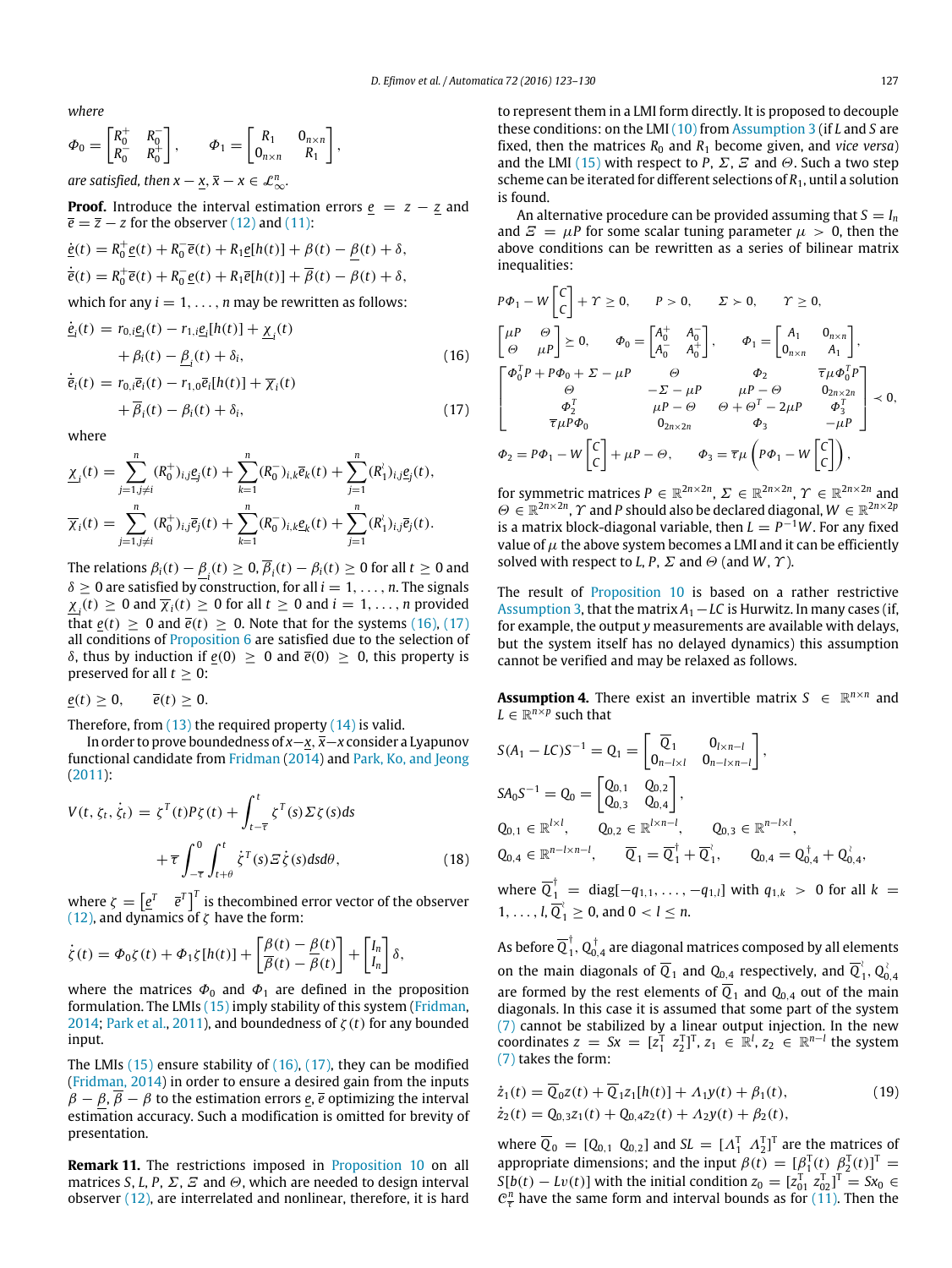following interval observer can be proposed for the representation  $(19)$  instead of  $(12)$ :

<span id="page-5-2"></span>
$$
\begin{split}\n\dot{\mathcal{Z}}_1(t) &= \overline{Q}_0^+ \mathcal{Z}(t) - \overline{Q}_0^- \overline{z}(t) + \overline{Q}_1 \mathcal{Z}_1[h(t)] + \Lambda_1 y(t) + \underline{\beta}_1(t) - \delta^l, \\
\dot{\overline{z}}_1(t) &= \overline{Q}_0^+ \overline{z}(t) - \overline{Q}_0^- \mathcal{Z}(t) + \overline{Q}_1 \overline{z}_1[h(t)] + \Lambda_1 y(t) + \overline{\beta}_1(t) + \delta^l, \\
\dot{\mathcal{Z}}_2(t) &= Q_{0,3}^+ \mathcal{Z}_1(t) - Q_{0,3}^- \overline{z}_1(t) + Q_{0,4}^+ \mathcal{Z}_2(t) + (Q_{0,4}^{\lambda})^+ \mathcal{Z}_2(t) \\
&\quad - (Q_{0,4}^{\lambda})^- \overline{z}_2(t) + \Lambda_2 y(t) + \underline{\beta}_2(t), \\
\dot{\overline{z}}_2(t) &= Q_{0,3}^+ \overline{z}_1(t) - Q_{0,3}^- \mathcal{Z}_1(t) + Q_{0,4}^+ \overline{z}_2(t) + (Q_{0,4}^{\lambda})^+ \overline{z}_2(t) \\
&\quad - (Q_{0,4}^{\lambda})^- \mathcal{Z}_2(t) + \Lambda_2 y(t) + \overline{\beta}_2(t), \\
\delta^l &= [\delta_1^l, \ldots, \delta_l^l]^T,\n\end{split}
$$
\n(20)

$$
\delta_k^l = \begin{cases} q_{1,k} \|\overline{z}_{0,k} - \underline{z}_{0,k}\| & \text{if } t \leq \overline{\tau} \\ 0 & \text{otherwise,} \end{cases} \quad k = 1, \ldots, l
$$

with initial conditions  $\underline{z}_0, \overline{z}_0 \in \mathcal{C}_{\overline{\tau}}^n$  for the variables  $\underline{z}(t) =$  $[\underline{z}_1^{\mathrm{T}}(t) \ \underline{z}_2^{\mathrm{T}}(t)]^{\mathrm{T}}$ ,  $\overline{z}(t) = [\overline{z}_1^{\mathrm{T}}(t) \ \overline{z}_2^{\mathrm{T}}(t)]^{\mathrm{T}}$  respectively. Finally interval estimates for the variable  $x(t)$  can also be obtained using  $(13)$ . For all  $k = 1, \ldots, l$  denote

$$
q_{0,k}=(\overline{\mathbb{Q}}^+_0)_{k,k}.
$$

<span id="page-5-0"></span>**Theorem 12.** *Let [Assumptions](#page-2-0)* 1, [2](#page-2-8) and [4](#page-4-3) *be satisfied and*

 $q_{0,k} \le eq_{1,k} < q_{0,k} + \overline{\tau}^{-1}$ 

*for all*  $k = 1, \ldots, l$ . Then the interval observer [\(13\)](#page-3-7), [\(20\)](#page-5-2) for the sys*tem* [\(7\)](#page-2-5) *admits the relations* [\(14\)](#page-3-8)*. If in addition there exist symmetric matrices*  $P \in \mathbb{R}^{2n \times 2n}$ ,  $\Sigma \in \mathbb{R}^{2n \times 2n}$ ,  $\Sigma \in \mathbb{R}^{2n \times 2n}$  and  $\Theta \in \mathbb{R}^{2n \times 2n}$ *such that the LMIs* [\(15\)](#page-3-9) *are satisfied for*

$$
\Phi_0=\begin{bmatrix}Q_{01}^+&Q_{01}^-&Q_{02}^+&Q_{02}^-\\Q_{01}^-&Q_{01}^+&Q_{02}^-&Q_{02}^+\\Q_{0,3}^+&Q_{0,3}^-&Q_{0,4}^++(Q_{0,4}^+)^+&(Q_{0,4}^+)^-\\Q_{0,3}^-&Q_{0,3}^+&(Q_{0,4}^+)^-&Q_{0,4}^++(Q_{0,4}^+)^+\\Q_{1}=\begin{bmatrix}Q_1&0_{l\times l}&0_{l\times n-l}&0_{l\times n-l}\\0_{l\times l}&Q_1&0_{l\times n-l}&0_{l\times n-l}\\0_{n-l\times l}&0_{n-l\times l}&0_{n-l\times n-l}&0_{n-l\times n-l}\\0_{n-l\times l}&0_{n-l\times l}&0_{n-l\times n-l}&0_{n-l\times n-l}\end{bmatrix},
$$

*then*  $x - \underline{x}, \overline{x} - x \in \mathcal{L}_{\infty}^n$ .

**Proof.** Introduce the interval estimation errors  $e = z - \overline{z} =$  $[e_1^T \, e_2^T]^T$  and  $\bar{e} = \bar{z} - z = [\bar{e}_1^T \, \bar{e}_2^T]^T$  for the observer [\(20\)](#page-5-2) and [\(19\):](#page-4-2)

$$
\begin{split}\n\dot{\underline{e}}_1(t) &= \overline{Q}_0^+ \underline{e}(t) + \overline{Q}_0^- \overline{e}(t) + \overline{Q}_1 \underline{e}_1[h(t)] + \beta_1(t) - \underline{\beta}_1(t) + \delta^l, \\
\dot{\overline{e}}_1(t) &= \overline{Q}_0^+ \overline{e}(t) + \overline{Q}_0^- \underline{e}(t) + \overline{Q}_1 \overline{e}_1[h(t)] + \overline{\beta}_1(t) - \beta_1(t) + \delta^l, \\
\dot{\underline{e}}_2(t) &= Q_{0,3}^+ \underline{e}_1(t) + Q_{0,3}^- \overline{e}_1(t) + [Q_{0,4}^+ + (Q_{0,4}^+)^+] \underline{e}_2(t) \\
&\quad + (Q_{0,4}^+)^-\overline{e}_2(t) + \beta_2(t) - \underline{\beta}_2(t), \\
\dot{\overline{e}}_2(t) &= Q_{0,3}^+ \overline{e}_1(t) + Q_{0,3}^- \underline{e}_1(t) + [Q_{0,4}^+ + (Q_{0,4}^+)^+] \overline{e}_2(t) \\
&\quad + (Q_{0,4}^+)^-\underline{e}_2(t) + \overline{\beta}_2(t) - \beta_2(t).\n\end{split}
$$

It is easy to see that positivity analysis for the variables  $\underline{e}_{1}(t)$  and  $\overline{e}_1(t)$  is similar to the one given in the proof of [Proposition 10,](#page-3-10) while for the variables  $\underline{e}_{2}(t)$  and  $\overline{e}_{2}(t)$  the positivity follows the fact that the matrix  $Q_{0,4}^{\dagger} + Q_0^{\dagger}$  $\hat{C}_{0,4}$ )<sup>+</sup> is Metzler by construction and the rest terms on the right-hand side of  $\dot{\underline{e}}_2$ ,  $\dot{\overline{e}}_2$  are nonnegative provided that *e*(*t*) ≥ 0 and  $\bar{e}(t)$  ≥ 0. By induction, if  $\frac{e(0)}{2}$  0 and  $\bar{e}(0)$  ≥ 0, then the relations  $\frac{e(t)}{2} \geq 0$ ,  $\frac{e(t)}{2} \geq 0$  are preserved for all  $t \geq 0$  [\(Smith,](#page-7-18) [1995\)](#page-7-18). Therefore, from [\(13\)](#page-3-7) the inclusion [\(14\)](#page-3-8) is valid.

In order to prove boundedness of  $x, \bar{x}$  consider a Lyapunov functional candidate [\(18\)](#page-4-4) from [Fridman](#page-6-17) [\(2014\)](#page-6-17) and [Park](#page-7-17) [et al.](#page-7-17) [\(2011\)](#page-7-17), where  $\zeta = \begin{bmatrix} e_1^T & \overline{e}_1^T & \underline{e}_2^T & \overline{e}_2^T \end{bmatrix}^T$  with

$$
\dot{\zeta}(t) = \Phi_0 \zeta(t) + \Phi_1 \zeta[h(t)] + \begin{bmatrix} \frac{\beta_1(t) - \underline{\beta}_1(t)}{\overline{\beta}_1(t) - \beta_1(t)} \\ \frac{\beta_2(t) - \underline{\beta}_2(t)}{\overline{\beta}_2(t) - \overline{\beta}_2(t)} \end{bmatrix} + \begin{bmatrix} I_l \\ I_l \\ 0_{n-l \times l} \\ 0_{n-l \times l} \end{bmatrix} \delta^l,
$$

and the matrices  $\Phi_0$  and  $\Phi_1$  are defined in the theorem formulation. The LMIs [\(15\)](#page-3-9) imply stability of this system [\(Fridman,](#page-6-17) [2014;](#page-6-17) [Park](#page-7-17) [et al.,](#page-7-17) [2011\)](#page-7-17), and boundedness of solutions for any bounded inputs.

**Remark 13.** It has been assumed before that the delay  $h(t)$  is timevarying and *known*, the latter restriction can be relaxed rewriting the Eqs. [\(19\)](#page-4-2) as follows:

$$
\dot{z}_1(t) = \overline{Q}_0 z(t) + \overline{Q}_1 z_1[t - \overline{\tau}] + \overline{Q}_1 \{z_1[h(t)] - z_1[t - \overline{\tau}]\} \n+ A_1 y(t) + \beta_1(t), \n\dot{z}_2(t) = Q_{0,3} z_1(t) + Q_{0,4} z_2(t) + A_2 y(t) + \beta_2(t),
$$

where as in [Efimov](#page-6-4) et al. (2013) it is possible to calculate an interval inclusion:

$$
\begin{aligned}\n\underline{q}_1(t) &\leq \overline{Q}_1\{z_1[h(t)] - z_1[t-\overline{\tau}]\} \leq \overline{q}_1(t), \\
\underline{q}_1(t) &= \min_{s \in [t-\overline{\tau},t]} \left\{ \overline{Q}_1^{\dagger}(\overline{z}_1[s] - \underline{z}_1[t-\overline{\tau}]) + \overline{Q}_1^{\dagger}(\underline{z}_1[s] - \overline{z}_1[t-\overline{\tau}]) \right\}, \\
\overline{q}_1(t) &= \max_{s \in [t-\overline{\tau},t]} \left\{ \overline{Q}_1^{\dagger}(\underline{z}_1[s] - \overline{z}_1[t-\overline{\tau}]) + \overline{Q}_1^{\dagger}(\overline{z}_1[s] - \underline{z}_1[t-\overline{\tau}]) \right\}\n\end{aligned}
$$

provided that  $z_1(\theta) \le z_1(\theta) \le \overline{z}_1(\theta)$  for all  $\theta \ge -\overline{\tau}$ , where  $q_{1}(t)$  and  $\bar{q}_{1}(t)$  can be derived on-line. Then the term containing uncertain time-varying delay  $\overline{Q}_1\{z_1[h(t)]-z_1[t-\overline{\tau}]\}$  can be treated as a part of  $\beta_1(t)$ , and interval observer [\(13\),](#page-3-7) [\(20\)](#page-5-2) can be applied taking into account only the maximal admissible delay  $\bar{\tau}$  (see the pendulum example in Section [5\)](#page-5-1). Another approach that can be used to treat uncertain time-varying delays (skipping  $q_1(t)$  and  $\overline{q}_1(t)$ ) is presented in [Ait](#page-6-8) [Rami](#page-6-8) [et al.](#page-6-8) [\(2013\)](#page-6-8).

**Remark 14.** Though all results in the paper are formulated for a linear system [\(7\),](#page-2-5) they can also be applied to nonlinear ones, provided that nonlinearities are functions of measured outputs and inputs. Such a case is illustrated by the pendulum example below.

#### <span id="page-5-1"></span>**5. Examples**

# *5.1. Motivating example*

To illustrate the result of [Claim 9](#page-3-11) for the system  $(8)$  let us consider  $(7)$  for  $n = 1$ 

$$
\dot{x}(t) = u(t) + d(t),
$$
  $y(t) = x(t - \tau(t)) + v(t),$ 

where  $x(t) \in \mathbb{R}$  is the state,  $u(t) = \sin(t)$  is the system known input, *d*(*t*) ∈ [−0.1, 0.1] is the input disturbance, v(*t*) ∈ [−0.1, 0.1] is the measurement noise, and  $\tau(t) = \frac{1}{2.02e}(1 + \sin(0.5t))$  with  $\overline{\tau} = \frac{1}{1.01e}$ . We can rewrite this system as follows:

$$
\dot{x}(t) = -x(t - \tau(t)) + b(t), \n b(t) = y(t) + u(t) + d(t) - v(t)
$$

with  $b(t) = y(t) + u(t) - 0.2$  and  $\overline{b}(t) = y(t) + u(t) + 0.2$ , where now  $x(\theta) = x(0)$  for all  $\theta \in [-\overline{\tau}, 0)$ . Assume that  $||x_0|| \leq 5$ . For  $L = 0$  and  $S = 1$  the interval observer [\(12\)](#page-3-6) takes a form similar to the 1-framer from [Claim 9,](#page-3-11) and all conditions of this claim or [Proposition 10](#page-3-10) are satisfied. The results of simulation for

$$
d(t) = 0.1 \cos(3t), \qquad v(t) = 0.1 \sin(5t)
$$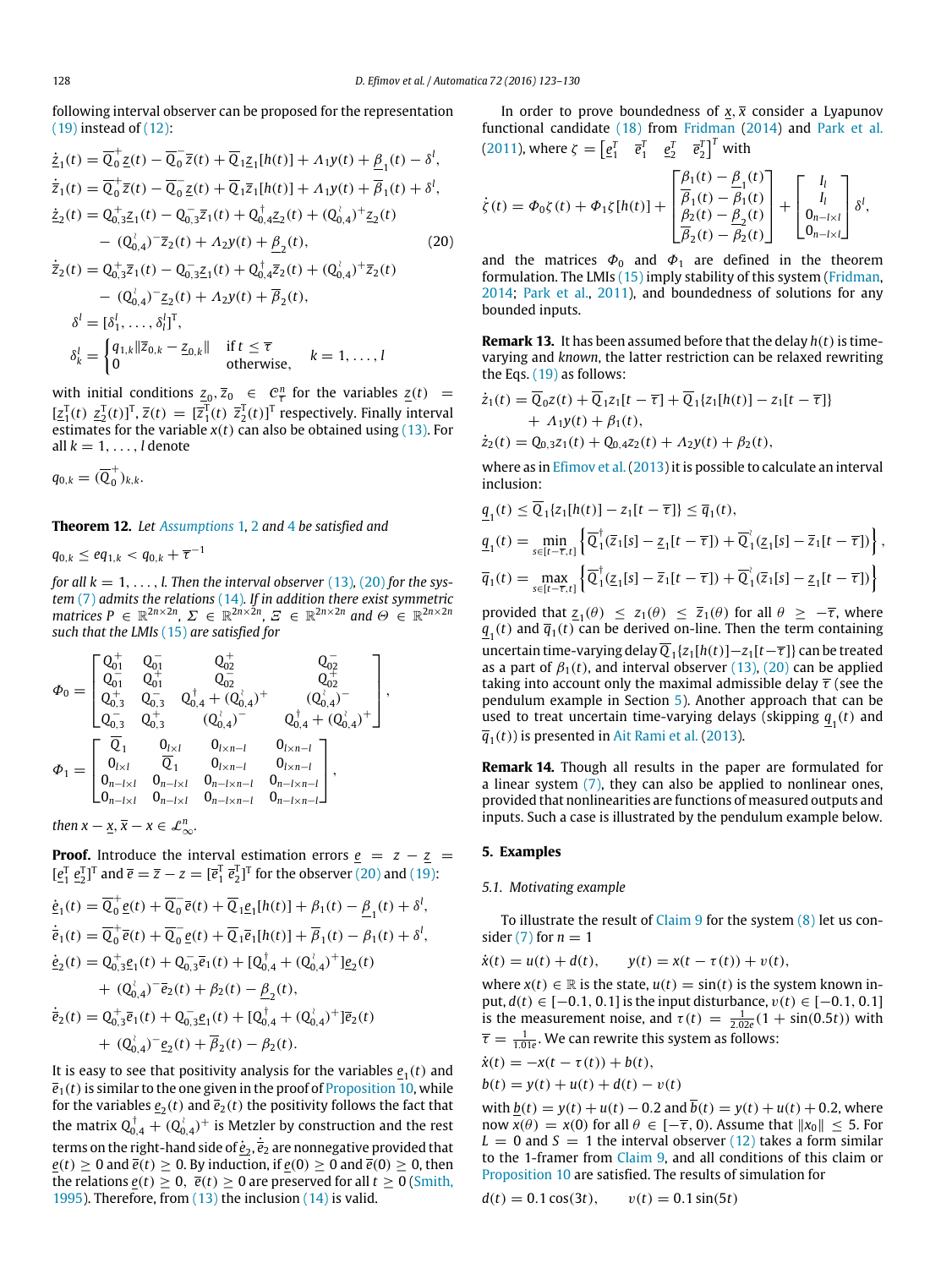<span id="page-6-18"></span>

**Fig. 2.** The results of simulation for the motivating example. (For interpretation of the references to color in this figure legend, the reader is referred to the web version of this article.)

are shown in [Fig. 2.](#page-6-18) The red solid curve represents a trajectory of the system  $x(t)$ , the blue and green dash–dot lines correspond to the interval estimates  $x(t)$  and  $\bar{x}(t)$  generated by the interval ob-server. As we can conclude from [Fig. 2,](#page-6-18) the inclusion  $x(t) \leq x(t) \leq$  $\bar{x}(t)$  is ensured for all  $t \geq 0$ , and asymptotically the width of the interval  $[x(t), \overline{x}(t)]$  is proportional to the system uncertainty.

#### *5.2. A pendulum example*

Consider an example of  $(7)$  for  $n = 2$ 

$$
\dot{x}_1(t) = x_2(t), \qquad y(t) = x_1(t - \tau(t)),
$$
  
\n
$$
\dot{x}_2(t) = 0.1x_1(t) - 0.5x_2(t) - 0.35\sin[x_1(t - \hat{\tau}(t))] + \sin(1.25t),
$$

where  $0 \le \tau(t) \le \overline{\tau}$  is a delay of measurements and  $1 \le \hat{\tau}(t) \le 2$ is an uncertain time varying delay in the state equation (for simulation we selected  $\tau(t) = 0.24 + 0.12 \sin(t)$  and  $\hat{\tau}(t) = 1 + \sin^2(2t)$ ). The models of nonlinear delayed pendulums appear in microgrid control systems [\(Efimov,](#page-6-19) Ortega, & Schiffer, [2015\)](#page-6-19). Thus, in this case

$$
A_0 = \begin{bmatrix} 0 & 1 \\ 0.1 & -0.5 \end{bmatrix}, \qquad A_1 = 0,
$$
  
\n
$$
h(t) = t - \tau(t), \qquad \underline{\tau} = 0.36, \qquad v(t) = 0,
$$
  
\n
$$
b(t) = \begin{bmatrix} 0 \\ -0.35 \sin[y(t - \hat{\tau}(t) + \tau(t))] + \sin(1.25t) \end{bmatrix},
$$

and [Assumption 2](#page-2-8) is satisfied for:

$$
\underline{b}(t) = \begin{bmatrix} 0 \\ \min_{\theta \in [1,2]} \{-0.35 \sin[y(t - \theta + \tau(t))] \} + \sin(1.25t) \end{bmatrix},
$$

$$
\underline{b}(t) = \begin{bmatrix} 0 \\ \max_{\theta \in [1,2]} \{-0.35 \sin[y(t - \theta + \tau(t))] \} + \sin(1.25t) \end{bmatrix}.
$$

The results of simulation in [Fig. 3](#page-6-20) show that for the initial conditions  $||x_{10}|| \le 1$ ,  $||x_{20}|| \le 1$  [Assumption 1](#page-2-0) is also satisfied. For  $L = [1 \ 0]^T$  and  $S = I_2$  the conditions of [Assumption 4](#page-4-3) are verified, then  $z = x$ . The LMIs of [Theorem 12](#page-5-0) are satisfied for the given value of  $\overline{\tau} = 0.36$ . The results of simulation are shown in [Fig. 3,](#page-6-20) they confirm efficiency of interval estimation and validity of delay-dependent positivity conditions (the stability conditions of [Theorem 12](#page-5-0) are satisfied for  $\overline{\tau} \leq 1.3$  in this example, but for  $0.37 \leq \overline{\tau} \leq 1.3$  the positivity conditions of [Proposition 6](#page-2-6) are not satisfied and the interval estimation cannot be guaranteed).

# **6. Conclusion**

In the paper, new interval observers for linear time-delay systems with delayed measurements have been designed extending

<span id="page-6-20"></span>

**Fig. 3.** The results of simulation for the delayed pendulum.

the theory of [Efimov](#page-6-4) [et al.](#page-6-4) [\(2013](#page-6-4)[,](#page-6-5) [2015\)](#page-6-5) and [Mazenc](#page-7-13) [et al.](#page-7-13) [\(2012\)](#page-7-13). For this goal, new delay-dependent positivity conditions for linear systems with time-varying delays have been proposed. These conditions are related with non-oscillatory behavior of solutions [\(Agarwal](#page-6-10) [et al.,](#page-6-10) [2012\)](#page-6-10). They nicely complement the existing delayindependent conditions of [Haddad](#page-6-7) [and](#page-6-7) [Chellaboina](#page-6-7) [\(2004\)](#page-6-7) (see [Fig. 1\)](#page-2-2). The results have been applied for the benchmark system from [Mazenc](#page-7-13) [et al.](#page-7-13) [\(2012\)](#page-7-13). Two interval observers have been proposed for the cases of observable or detectable systems. The efficacy of observers has been illustrated by numerical experiments. Extension of these results for the case of sampled-data measurements is a direction of future research.

#### **References**

- <span id="page-6-10"></span>Agarw[al, Ravi P., Berezansky, Leonid, Braverman, Elena, & Domoshnitsky, Alexander](http://refhub.elsevier.com/S0005-1098(16)30217-5/sbref1) (2012). *Nonoscillation theory of functional differential equations with applications*. New York: Springer.
- <span id="page-6-6"></span>Ait Rami, Mustapha (2009). Stability analysis and synthesis for linear positive sys[tems with time-varying delays. In Rafael Bru, & Sergio Romero-Vivó \(Eds.\),](http://refhub.elsevier.com/S0005-1098(16)30217-5/sbref2) *Lecture notes in control and information sciences*: *Vol. 389*. *Positive systems* (pp. 205–215). Berlin, Heidelberg: Springer.
- <span id="page-6-8"></span>Ait Rami, Mustapha, Schönlein, Michael, & Jordan, Jens (2013). Estimation of lin[ear positive systems with unknown time-varying delays.](http://refhub.elsevier.com/S0005-1098(16)30217-5/sbref3) *European Journal of Control*, *19*, 179–187.
- <span id="page-6-13"></span>Borne, P., Dambrine, M., Perruquetti, W., & Richard, J.-P. (2003). *Vector Lyapunov fun[ction: Nonlinear, time-varying, ordinary and functional differential equations](http://refhub.elsevier.com/S0005-1098(16)30217-5/sbref4)*, *Stability theory at the end of the XXth century* (pp. 49–73). London: Taylor & Francis, (Chapter).
- <span id="page-6-1"></span>Briat, C., Sename, O., & Lafay, J.-F. [\(2011\). Design of LPV observers for LPV time](http://refhub.elsevier.com/S0005-1098(16)30217-5/sbref5)delay systems: an algebraic approach. *International Journal of Control*, *84*(9),
- <span id="page-6-2"></span>1533–1542. Califano, C., Marquez-Martinez, L.A., & Moog, C.H. (2011). On the observer canonical form for nonlinear time-delay systems. In *Proc. 18th IFAC World congress, Milano*.
- <span id="page-6-14"></span>Dambrine, M., & Richard, J. P. [\(1993\). Stability analysis of time-delay systems.](http://refhub.elsevier.com/S0005-1098(16)30217-5/sbref7) *Dyn. Syst. Appl.*, *2*(3), 405–414. Dambrine, M., & Richard, J. P. [\(1994\). Stability and stability domains analysis for](http://refhub.elsevier.com/S0005-1098(16)30217-5/sbref8)
- <span id="page-6-15"></span>nonlinear differential–difference equations. *Dyn. Syst. Appl.*, *3*(3), 369–378.
- <span id="page-6-12"></span>Dambrine, M., Richard, J. P., & Borne, P. [\(1995\). Feedback control of time-delay](http://refhub.elsevier.com/S0005-1098(16)30217-5/sbref9) systems with bounded control and state. *Mathematical Problems in Engineering*, *1*(1), 77–87.
- <span id="page-6-11"></span>Domoshnitsky, A. [\(2008\). Maximum principles and nonoscillation intervals for](http://refhub.elsevier.com/S0005-1098(16)30217-5/sbref10) first order Volterra functional differential equations. In *Dynamics of continuous, discrete & impulsive systems. A: mathematical analysis, Vol. 15* (pp. 769–814).
- <span id="page-6-16"></span>Efimov, D., Fridman, L. M., Raïssi, T., Zolghadri, A., & Seydou, R. (2012). Interval est[imation for LPV systems applying high order sliding mode techniques.](http://refhub.elsevier.com/S0005-1098(16)30217-5/sbref11) *Automatica*, *48*, 2365–2371.
- <span id="page-6-19"></span>Efimov, D., Ortega, R., & Schiffer, J. (2015). ISS of multistable systems with delays: application to droop-controlled inverter-based microgrids. In *Proc. ACC'15, Chicago*.
- <span id="page-6-4"></span>Efimov, D., Perruquetti, W., & Richard, J.-P. [\(2013\). Interval estimation for uncertain](http://refhub.elsevier.com/S0005-1098(16)30217-5/sbref13) systems with time-varying delays. *International Journal of Control*, *86*(10), 1777–17
- <span id="page-6-9"></span>Efimov, D., Polyakov, A., Fridman, E.M., Perruquetti, W., & Richard, J.-P. (2015). Delay-dependent positivity: Application to interval observers. In *Proc. ECC'15, Linz*.
- <span id="page-6-5"></span>Efimov, D., Polyakov, A., & Richard, J.-P. (2015). Interval observer design for est[imation and control of time-delay descriptor systems.](http://refhub.elsevier.com/S0005-1098(16)30217-5/sbref15) *European Journal of Control*, *23*(5), 26–35.
- <span id="page-6-0"></span>Fridman, Emilia (2014). *[Introduction to time-delay systems: Analysis and control](http://refhub.elsevier.com/S0005-1098(16)30217-5/sbref16)*. Basel: Birkhäuser.
- <span id="page-6-17"></span>Fridman, Emilia [\(2014\). Tutorial on Lyapunov-based methods for time-delay](http://refhub.elsevier.com/S0005-1098(16)30217-5/sbref17) systems. *European Journal of Control*,.
- <span id="page-6-3"></span>Gouzé, [J. L., Rapaport, A., & Hadj-Sadok, M. Z.\(2000\). Interval observers for uncertain](http://refhub.elsevier.com/S0005-1098(16)30217-5/sbref18) biological systems. *Ecological Modelling*, *133*, 46–56.
- <span id="page-6-7"></span>Haddad, W. M., & Chellaboina, V. (2004). Stability theory for nonnegative and co[mpartmental dynamical systems with time delay.](http://refhub.elsevier.com/S0005-1098(16)30217-5/sbref19) *Systems & Control Letters*, *51*, 355–361.